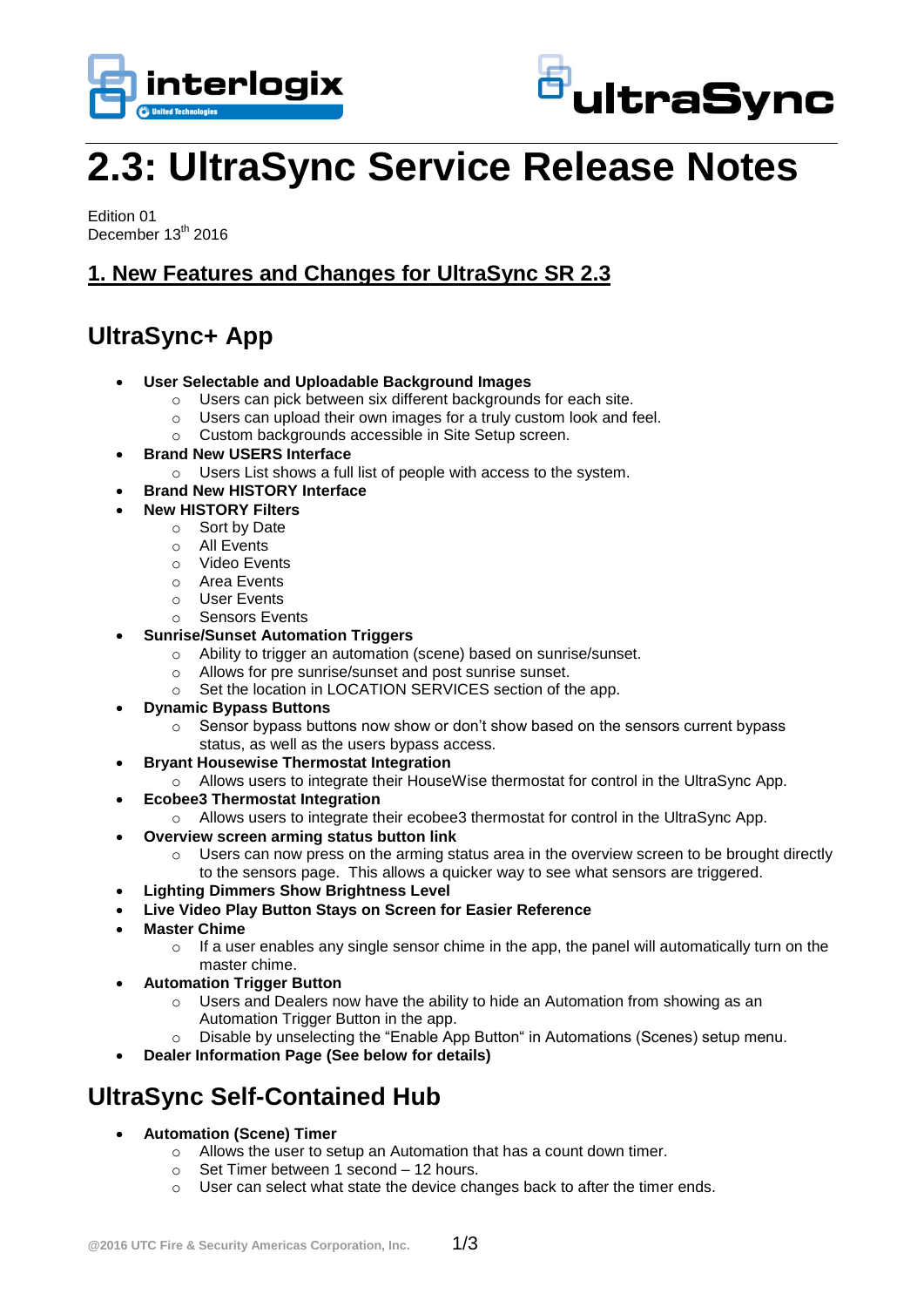



#### **Automation (Scene) Delay**

- o Allows the user to setup an Automation that is delayed in triggering.
- o Set Timer between 1 second 12 hours.
- **Sunrise/Sunset Automation Triggers**
	- o Ability to trigger an automation (scene) based on sunrise/sunset.
	- o Allows for pre sunrise/sunset and post sunrise sunset.
	- **Exactly at, 15 min 2 hour before/after.**
	- o MUST SET THE LOCATION in "LOCATION SERVICES" section of the app to work.
- **Dealer Reset Function Reinstated**
- **IP Login Update – "ZeroWire" updated to "UltraSync"**
- **Master User granted access to Wi-Fi Discovery Mode and Ethernet/Wi-Fi Settings on Panel.**
	- o Allows dealer to walk a customer through adding the panel back on to a network if needed without going onsite.
- **Master User granted access to Ethernet/Wi-Fi Settings**
- **Walk Test Cancels if Trying to Arm**
- **Panel Power-Up Sequence Optimized**
	- o Scenes no longer trigger on startup.
- **App Reinitializes when exiting programming.**
- o Updates device names and add/remove of devices.
- **Fixed Language "Medical Alarm" to "Auxiliary Alarm".**
- **Changed "3rd Party Devices" to "Add Other Smart Devices"**
- **New Color Packaging for ZW-6400**

## **UltraSync 7" Secondary Touchscreen**

- **All New Wall Mount Hardware! – UXTOUCH-01**
- **New Color Packaging**
- **New Features** (Available as firmware upgrade for UXTOUCH-00)
	- o **Chime Feature**
		- **Touchscreen chimes when hub chimes.**
	- o **Multi-Language Support**
	- o **Active Brightness Setting**
		- **Allows the user to change the brightness while using the touchscreen.**
	- o **Idle Brightness Setting**
		- Allows the user to change the brightness when the touchscreen is idle.
		- Below 10% will "blackout" the screen.
	- o **Idle Timeout Setting**
		- Allows the user to select how long the touchscreen is idle before the screen dims and they have to enter their PIN.
	- o **Beep Volume Setting**
	- o **New Brushed Steel Background**
	- **Camera Username and Password** 
		- Allows dealers to store a non-default camera password and password in the touchscreen.
	- o **Firmware Upgrade for Master User Setting**
		- **Allows the Master User to Upgrade the Touchscreen Firmware.**
		- **Feature enabled as default. Dealer can disable in settings.**

## **UltraSync Web Portal**

- **Dealer Branding**
	- $\circ$  A Dealer (DL2) now has the ability to push out their company name, website, phone, and address to the home owners' UltraSync app.
	- o This can be done by selecting the 'Company Branding' box in the 'Edit Company Details' window. This can be found by clicking on the pencil icon under Admin > Companies.